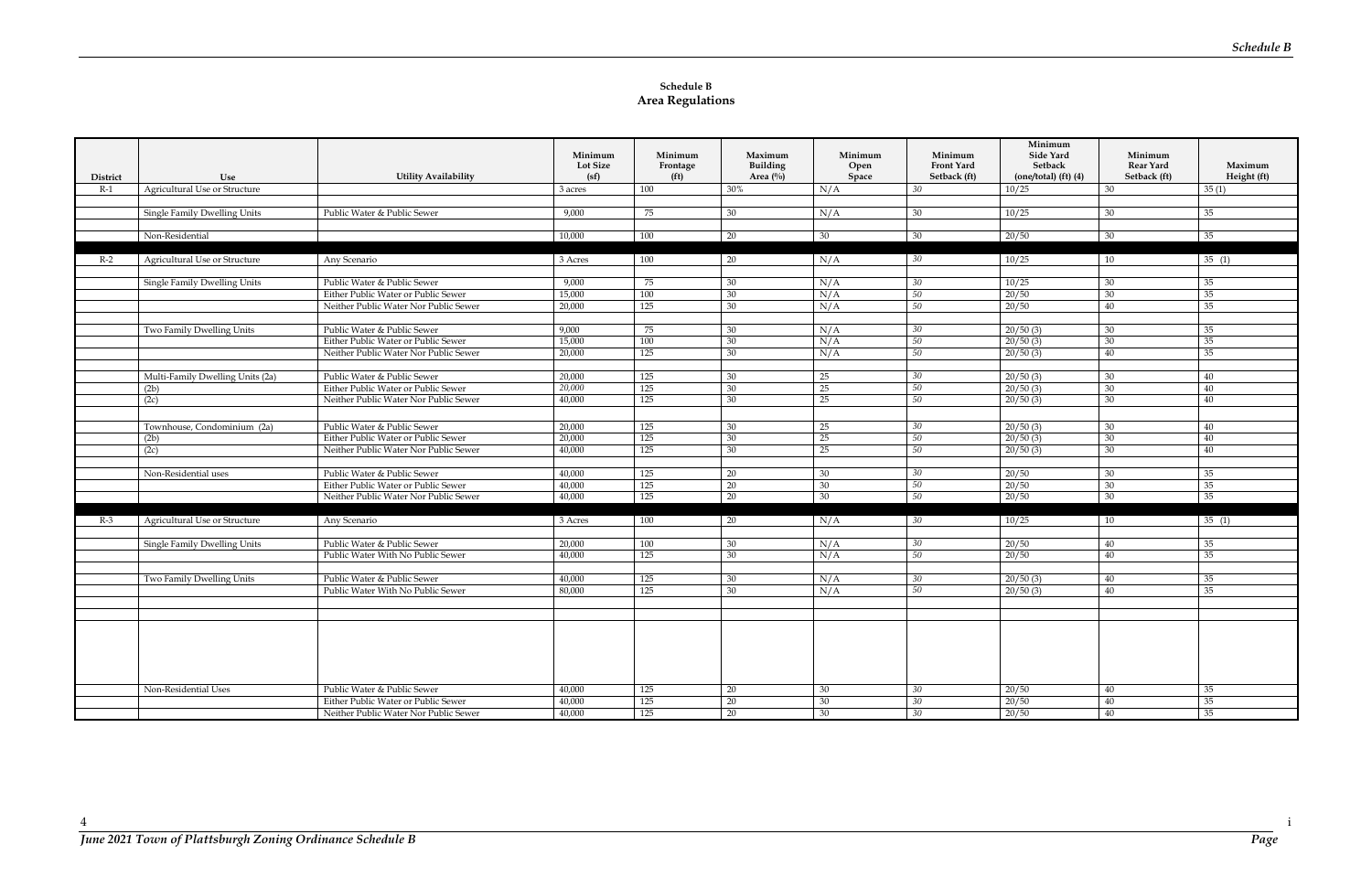| <b>District</b> | Use                                                                               | <b>Utility Availability</b>                      | Minimum<br><b>Lot Size</b><br>(sf) | Minimum<br>Frontage<br>(f <sup>t</sup> ) | Maximum<br><b>Building</b><br>Area $(\frac{0}{0})$ | Minimum<br>Open<br>Space | Minimum<br>Front Yard<br>Setback (ft) | Minimum<br><b>Side Yard</b><br><b>Setback</b><br>(one/total) (ft) | Minimum<br><b>Rear Yard</b><br>Setback (ft) | Maximum<br>Height (ft) |
|-----------------|-----------------------------------------------------------------------------------|--------------------------------------------------|------------------------------------|------------------------------------------|----------------------------------------------------|--------------------------|---------------------------------------|-------------------------------------------------------------------|---------------------------------------------|------------------------|
| $R-4$           | <b>Agricultural Use or Structure</b>                                              | Any Scenario                                     | 3 Acres                            | 100                                      | 30                                                 | N/A                      | 30                                    | 10/25                                                             | 10                                          | 35(1)                  |
|                 |                                                                                   |                                                  |                                    |                                          |                                                    |                          |                                       |                                                                   |                                             |                        |
|                 | Single Family Dwelling Units                                                      | Public Water & Public Sewer                      | 40,000                             | 125                                      | 30                                                 | N/A                      | 50                                    | 20/50                                                             | 50                                          | 35                     |
|                 |                                                                                   | Either Public Water or Public Sewer              | 40,000                             | 125                                      | 30                                                 | N/A                      | 50                                    | 20/50                                                             | 50                                          | 35                     |
|                 |                                                                                   | Neither Public Water Nor Public Sewer            | 40,000                             | 125                                      | 30                                                 | N/A                      | 50                                    | 20/50                                                             | 50                                          | $\overline{35}$        |
|                 |                                                                                   |                                                  |                                    |                                          |                                                    |                          |                                       |                                                                   |                                             |                        |
|                 | Two Family Dwelling Units                                                         | Public Water & Public Sewer                      | 80,000                             | 125                                      | 30                                                 | N/A                      | 50                                    | 20/50(3)                                                          | 50                                          | 35                     |
|                 |                                                                                   | Either Public Water or Public Sewer              | 80,000                             | 125                                      | 30                                                 | N/A                      | 50                                    | 20/50(3)                                                          | 50                                          | 35                     |
|                 |                                                                                   | Neither Public Water Nor Public Sewer            | 80,000                             | 125                                      | 30                                                 | N/A                      | 50                                    | 20/50(3)                                                          | 50                                          | 35                     |
|                 |                                                                                   |                                                  |                                    |                                          |                                                    |                          |                                       |                                                                   |                                             |                        |
|                 | Non-Residential Uses                                                              | Public Water & Public Sewer                      | 40,000                             | 125                                      | 20                                                 | 30                       | 50                                    | 20/50                                                             | 50                                          | 35                     |
|                 |                                                                                   | Either Public Water or Public Sewer              | 40,000                             | 125                                      | 20                                                 | 30                       | 50                                    | 20/50                                                             | 50                                          | 35                     |
|                 |                                                                                   | Neither Public Water Nor Public Sewer            | 40,000                             | 125                                      | 20                                                 | 30                       | 50                                    | 20/50                                                             | 30                                          | 35                     |
|                 |                                                                                   |                                                  |                                    |                                          |                                                    |                          |                                       |                                                                   |                                             |                        |
| <b>MDR</b>      | Multiple Family Dwelling Units<br>Non-Residential Uses                            | Public Water and Sewer<br>Public Water and Sewer | 15,000(4)<br>40,000                | 25<br>125                                | 40<br>20                                           | 20<br>30                 | 25<br>$\overline{30}$                 | 10/25(3)                                                          | 15<br>30                                    | 50<br>35               |
|                 | Agricultural Use                                                                  |                                                  |                                    | $\overline{25}$                          | 40                                                 | N/A                      | 25                                    | 20/50<br>10/25                                                    | 15                                          | N/A                    |
|                 |                                                                                   | Any Scenario                                     | 3 acres                            |                                          |                                                    |                          |                                       |                                                                   |                                             |                        |
| МH              | Agricultural Use or Structure                                                     | Any Scenario                                     | 3 Acres                            | 100                                      | 20                                                 | N/A                      | 30                                    | 10/25                                                             | 10                                          | 35(1)                  |
|                 |                                                                                   |                                                  |                                    |                                          |                                                    |                          |                                       |                                                                   |                                             |                        |
|                 | <b>Single Family Dwelling Units</b><br>Including Individual<br>Manufactured Homes | Public Water & Public Sewer                      | 9,000                              | 70                                       | 30                                                 | N/A                      | 30                                    | 10/25                                                             | 15                                          | 35                     |
|                 |                                                                                   | Either Public Water or Public Sewer              | 15,000                             | 70                                       | 30                                                 | N/A                      | 30                                    | 10/25                                                             | 15                                          | 35                     |
|                 |                                                                                   | Neither Public Water Nor Public Sewer            | 20,000                             | 70                                       | 30                                                 | N/A                      | 30                                    | 10/25                                                             | 15                                          | 35                     |
|                 |                                                                                   |                                                  |                                    |                                          |                                                    |                          |                                       |                                                                   |                                             |                        |
|                 | Two Family Dwelling Units                                                         | Public Water & Public Sewer                      | 9,000                              | 100                                      | 30                                                 | N/A                      | 35                                    | 10/50(3)                                                          | 15                                          | 40                     |
|                 |                                                                                   | Either Public Water or Public Sewer              | 15,000                             | 125                                      | 30                                                 | N/A                      | 35                                    | 20/50(3)                                                          | 15                                          | 40                     |
|                 |                                                                                   | Neither Public Water Nor Public Sewer            | 20,000                             | 125                                      | 30                                                 | N/A                      | 35                                    | 20/50(3)                                                          | 15                                          | 40                     |
|                 |                                                                                   |                                                  |                                    |                                          |                                                    |                          |                                       |                                                                   |                                             |                        |
|                 | Multi-Family Dwelling Units (2a)                                                  | Public Water & Public Sewer                      | 20,000                             | 125                                      | 30                                                 | 25                       | 50                                    | 20/50(3)                                                          | 30                                          | 40                     |
|                 | (2b)                                                                              | Either Public Water or Public Sewer              | 20,000                             | 125                                      | 30                                                 | 25                       | 50                                    | 20/50(3)                                                          | 30                                          | 40                     |
|                 | (2c)                                                                              | Neither Public Water Nor Public Sewer            | 40,000                             | 125                                      | 30                                                 | 25                       | 50                                    | 20/50(3)                                                          | 30                                          | 40                     |
|                 |                                                                                   |                                                  |                                    |                                          |                                                    |                          |                                       |                                                                   |                                             |                        |
|                 | Townhouse, Condominium (2a)                                                       | Public Water & Public Sewer                      | 20,000                             | 100<br>125                               | 30                                                 | 25<br>25                 | 50                                    | 20/50(3)                                                          | 30                                          | 40                     |
|                 | (2b)                                                                              | Public Water or Public Sewer                     | 20,000                             | 125                                      | 30                                                 |                          | 50                                    | 20/50(3)<br>20/50(3)                                              | 30                                          | 40<br>40               |
|                 | (2c)                                                                              | Neither Public Water Nor Public Sewer            | 40,000                             |                                          | 30                                                 | 25                       | 50                                    |                                                                   | 30                                          |                        |
|                 | Manufactured Home Parks (5)                                                       | Any Scenario                                     | 5 Acres                            | 125                                      | 30                                                 | N/A                      | 50                                    | 30/70                                                             | 30                                          | 35                     |
|                 |                                                                                   |                                                  |                                    |                                          |                                                    |                          |                                       |                                                                   |                                             |                        |
|                 | Non-Residential Uses                                                              | Public Water & Public Sewer                      | 40,000                             | 125                                      | 30                                                 | 30                       | 30                                    | 10/50                                                             | 15                                          | 35                     |
|                 |                                                                                   | Either Public Water or Public Sewer              | 40,000                             | 125                                      | 30                                                 | 30                       | 30                                    | 25/50                                                             | 30                                          | 35                     |
|                 |                                                                                   | Neither Public Water Nor Public Sewer            | 40,000                             | 125                                      | 30                                                 | 30                       | 30                                    | 25/50                                                             | 30                                          | 35                     |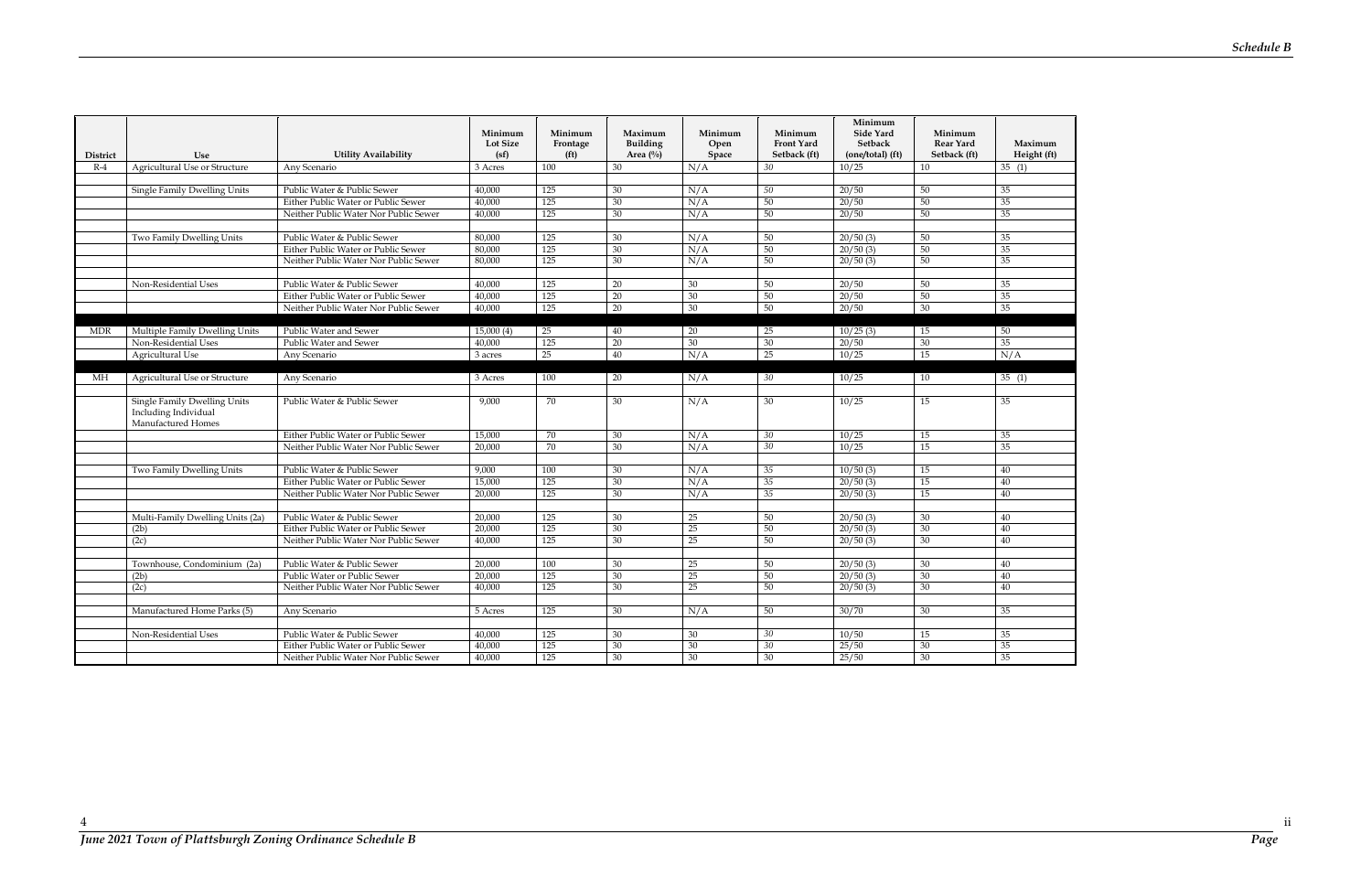*June 2021 Town of Plattsburgh Zoning Ordinance Schedule B Page*

| District                    | Use                              | <b>Utility Availability</b>                                          | Minimum<br><b>Lot Size</b><br>(sf) | Minimum<br>Frontage<br>(f <sup>t</sup> ) | Maximum<br><b>Building</b><br>Area $(\%)$ | Minimum<br>Open<br>Space | Minimum<br>Front Yard<br>Setback (ft) | Minimum<br>Side Yard<br>Setback<br>(one/total) (ft) | Minimum<br><b>Rear Yard</b><br>Setback (ft) | Maximum<br>Height (ft) |
|-----------------------------|----------------------------------|----------------------------------------------------------------------|------------------------------------|------------------------------------------|-------------------------------------------|--------------------------|---------------------------------------|-----------------------------------------------------|---------------------------------------------|------------------------|
| <b>NC</b>                   | Agricultural Use or Structure    | Any Scenario                                                         | 3 Acres                            | 100                                      | 20                                        | N/A                      | 30                                    | 10/25                                               | 10                                          | $\overline{35}$ (1)    |
|                             |                                  |                                                                      |                                    |                                          |                                           |                          |                                       |                                                     |                                             |                        |
|                             | Single Family Dwelling Units     | Public Water & Public Sewer<br>Either Public Water or Public Sewer   | 9,000<br>15,000                    | 75<br>100                                | 30                                        | N/A<br>N/A               | 30<br>30                              | 10/25<br>20/50                                      | 30<br>30                                    | 35<br>35               |
|                             |                                  | Neither Public Water Nor Public Sewer                                | 20,000                             | 100                                      | 30<br>30                                  | N/A                      | 30                                    | 20/50                                               | 40                                          | 35                     |
|                             |                                  |                                                                      |                                    |                                          |                                           |                          |                                       |                                                     |                                             |                        |
|                             | Two Family Dwelling Units        | Public Water & Public Sewer                                          | 9,000                              | 75                                       | 30                                        | 25                       | 30                                    | 20/50(3)                                            | 30                                          | 35                     |
|                             |                                  | Either Public Water or Public Sewer                                  | 15,000                             | 100                                      | 30                                        | $\overline{25}$          | 50                                    | 20/50(3)                                            | 30                                          | 35                     |
|                             |                                  | Neither Public Water Nor Public Sewer                                | 20,000                             | 125                                      | 30                                        | 25                       | 50                                    | 20/50(3)                                            | 40                                          | 35                     |
|                             |                                  |                                                                      |                                    |                                          |                                           |                          |                                       |                                                     |                                             |                        |
|                             | Multi-Family Dwelling Units(2a)  | Public Water & Public Sewer                                          | 20,000                             | 125                                      | 30                                        | 25                       | 30                                    | 20/50(3)                                            | 30                                          | 35                     |
|                             | (2b)                             | Either Public Water or Public Sewer                                  | 20,000                             | 125                                      | 30                                        | 25                       | 50                                    | 20/50(3)                                            | 30                                          | 35                     |
|                             | (2c)                             | Neither Public Water Nor Public Sewer                                | 40,000                             | 125                                      | 30                                        | 25                       | 50                                    | 20/50(3)                                            | 30                                          | 35                     |
|                             | Townhouse, Condominium (2a)      | Public Water & Public Sewer                                          | 20,000                             | 125                                      | 30                                        | 25                       | 30                                    | 20/50(3)                                            | 30                                          | 35                     |
|                             | (2b)                             | Either Public Water or Public Sewer                                  | 20,000                             | 125                                      | 30                                        | 25                       | 50                                    | 20/50(3)                                            | 30                                          | 35                     |
|                             | (2c)                             | Neither Public Water Nor Public Sewer                                | 40,000                             | 125                                      | 30                                        | $\overline{25}$          | 50                                    | 20/50(3)                                            | 30                                          | 35                     |
|                             |                                  |                                                                      |                                    |                                          |                                           |                          |                                       |                                                     |                                             |                        |
|                             | Non-Residential Uses             | Public Water & Public Sewer                                          | 20,000                             | 75                                       | 20                                        | 25                       | 30                                    | 10/25                                               | 15                                          | 35                     |
|                             |                                  | Either Public Water or Public Sewer                                  | 30,000                             | 75                                       | 20                                        | 25                       | 30                                    | 10/25                                               | 15                                          | 35                     |
|                             |                                  | Neither Public Water Nor Public Sewer                                | 40,000                             | 75                                       | 20                                        | $25\,$                   | 30                                    | 10/25                                               | 15                                          | 35                     |
|                             |                                  |                                                                      |                                    |                                          |                                           |                          |                                       |                                                     |                                             |                        |
| C.                          | Multi-Family Dwelling Units (2a) | Public Water and Public Sewer<br>Either Public Water or Public Sewer | 20,000                             | 100<br>100                               | 30                                        | 25<br>$\overline{25}$    | 30                                    | 20/50<br>20/50                                      | 20<br>20                                    | 60<br>60               |
|                             | (2b)<br>(2c)                     | Neither Public Water Nor Public Sewer                                | 40,000<br>60,000                   | 100                                      | 30<br>30                                  | $\overline{25}$          | $30\,$<br>30                          | 20/50                                               | 20                                          | 60                     |
|                             |                                  |                                                                      |                                    |                                          |                                           |                          |                                       |                                                     |                                             |                        |
|                             | Townhouse, Condominium (2a)      | Public Water and Public Sewer                                        | 20,000                             | 100                                      | 30                                        | 25                       | 50                                    | 20/50                                               | 20                                          | 60                     |
|                             | (2b)                             | Either Public Water or Public Sewer                                  | 40,000                             | 100                                      | 30                                        | $\overline{25}$          | 50                                    | 20/50                                               | 20                                          | 60                     |
|                             | (2c)                             | Neither Public Water Nor Public Sewer                                | 60,000                             | 100                                      | 30                                        | 25                       | 50                                    | 20/50                                               | 20                                          | 60                     |
|                             |                                  |                                                                      |                                    |                                          |                                           |                          |                                       |                                                     |                                             |                        |
|                             |                                  |                                                                      |                                    |                                          |                                           |                          |                                       |                                                     |                                             |                        |
|                             | Non-Residential                  | Any Scenario                                                         | N/A                                | 75                                       | 25                                        | 25                       | 20                                    | 10/25                                               | 20                                          | 60                     |
|                             |                                  |                                                                      |                                    | 100                                      |                                           |                          |                                       |                                                     |                                             |                        |
|                             | Agricultural Use or Structure    | Any Scenario                                                         | 3 acres                            |                                          | 30                                        | N/A                      | 20                                    | 10/25                                               | 20                                          | 60(1)                  |
| SC                          | Non-Residential Uses             | Public Water & Public Sewer                                          | N/A                                | 125                                      | 40                                        | 25                       | 30                                    | 20/50                                               | 20                                          | 40                     |
|                             |                                  |                                                                      |                                    |                                          |                                           |                          |                                       |                                                     |                                             |                        |
|                             | Agricultural Use or Structure    | Any Scenario                                                         | 3 acres                            | 125                                      | 40                                        | N/A                      | 30                                    | 20/50                                               | 20                                          | 35(1)                  |
|                             |                                  |                                                                      |                                    |                                          |                                           |                          |                                       |                                                     |                                             |                        |
|                             | Non-Residential Uses             | Public Water & Public Sewer                                          | N/A                                | $\overline{125}$                         | 40                                        | 20                       | 50                                    | 20/50                                               | 20                                          | 40                     |
|                             |                                  |                                                                      |                                    |                                          |                                           |                          |                                       |                                                     |                                             |                        |
|                             | Agricultural Use or Structure    | Any Scenario                                                         | 3 acres                            | $\overline{125}$                         | 40                                        | N/A                      | 50                                    | 20/50                                               | 20                                          | 35(1)                  |
| IP                          | Non-Residential Uses             | Public Water & Public Sewer                                          | 40,000                             | 125                                      | 40                                        | 20                       | 50                                    | 20/50                                               | 20                                          | 40                     |
|                             |                                  |                                                                      |                                    |                                          |                                           |                          |                                       |                                                     |                                             |                        |
|                             | Agricultural Use or Structure    | Any Scenario                                                         | 3 acres                            | $\overline{125}$                         | 40                                        | N/A                      | 50                                    | 20/50                                               | 20                                          | 35(1)                  |
|                             |                                  |                                                                      |                                    |                                          |                                           |                          |                                       |                                                     |                                             |                        |
| $AD - See$<br>Schedule<br>C | All Uses                         |                                                                      |                                    |                                          |                                           |                          |                                       |                                                     |                                             |                        |
|                             |                                  |                                                                      |                                    |                                          |                                           |                          |                                       |                                                     |                                             |                        |
| A1                          | Non-Residential Uses             | Public Water & Public Sewer                                          | 40,000                             | 70                                       | 40                                        | 20                       | 30                                    | 10/25                                               | 20                                          | 40                     |
|                             |                                  |                                                                      |                                    |                                          |                                           |                          |                                       |                                                     |                                             |                        |
|                             | Agricultural Use or Structure    | Any Scenario                                                         | 3 acres                            | 70                                       | 40                                        | N/A                      | 30                                    | 10/25                                               | 20                                          | 40(1)                  |
|                             |                                  |                                                                      |                                    |                                          |                                           |                          |                                       |                                                     |                                             |                        |
| A2                          | Non-Residential Uses             | Public Water & Public Sewer                                          | 40,000                             | 70                                       | 40                                        | 20                       | 30                                    | 10/25                                               | 20                                          | 40                     |